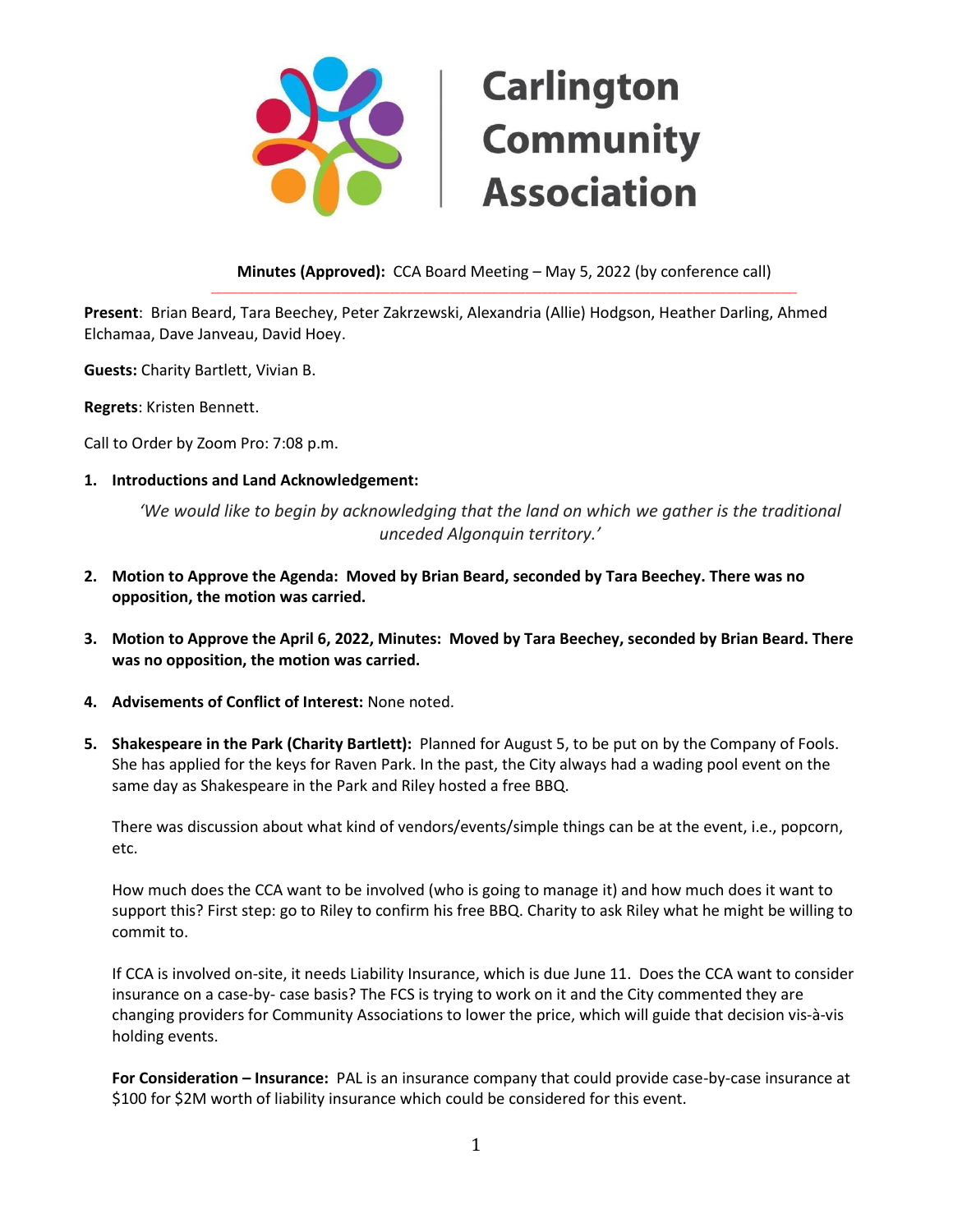

**Adopt-a-Park Renewal:** Alexander Park is up for renewal. CCA doesn't have to renew it, but it could: for future discussion.

#### **6. President's Report (Brian Beard):**

**Adopt-a-Park:** He'll look at the renewal and forward it also to Allie. Seems pretty standard. Will come back to it. NOTE: The Adopt-a-park sign is starting to fall over and its location is in process of soil remediation. That location was also a path to get to Alexander Park; could be seen from Merivale. Brian is to reach out to Riley to get the sign relocated.

#### **Questions Sent to Riley:**

- Not yet received a reply from Riley last week re street sweeping and traffic-calming. Riley's last newsletter said street sweeping must be completed by May 31. Brian did see one on Anna earlier this week, so it seems the work is progressing.
- Riley confirmed the deadline for installation of Kirkwood's traffic-calming measures is the end of June. Brian then asked if it could be done earlier than that.
- Riley has been invited to our AGM, Heather to provide him the invite. In order that residents can participate in the candidates' debate on the same day, Brian suggests that Riley take questions either via email or via another Zoom.

## **Provincial Election Debate:**

- On same night as the CCA AGM. AGM cannot be re-scheduled but perhaps the CCA can encourage people to go to it once AGM is over.
- If the CCA has any questions for the debate, Brian will inform the debate organizers.
- In the last update he received from debate organizers, they indicated that no financial support from the CCA would be needed as Zoom had reduced its fees, lowering the costs considerably.

#### **CCA Board Election:**

● The following Board members are not putting their names: Dave Janveau, Ahmed Elchamma and Tara Beechey. Robert Brinker and Alaine Spiwak have put their names forward for the election. Tara has asked Brian to introduce her to them so she can gather a write-up on each one for the AGM. David Hoey is now the main contact person for the election as Brian is now starting his parental leave and will not be at the AGM

**AGM:** Brian is not able to attend. The most important issue is the election of board members. It was decided to have no guest speakers at the AGM because of the election. And if things do move quickly,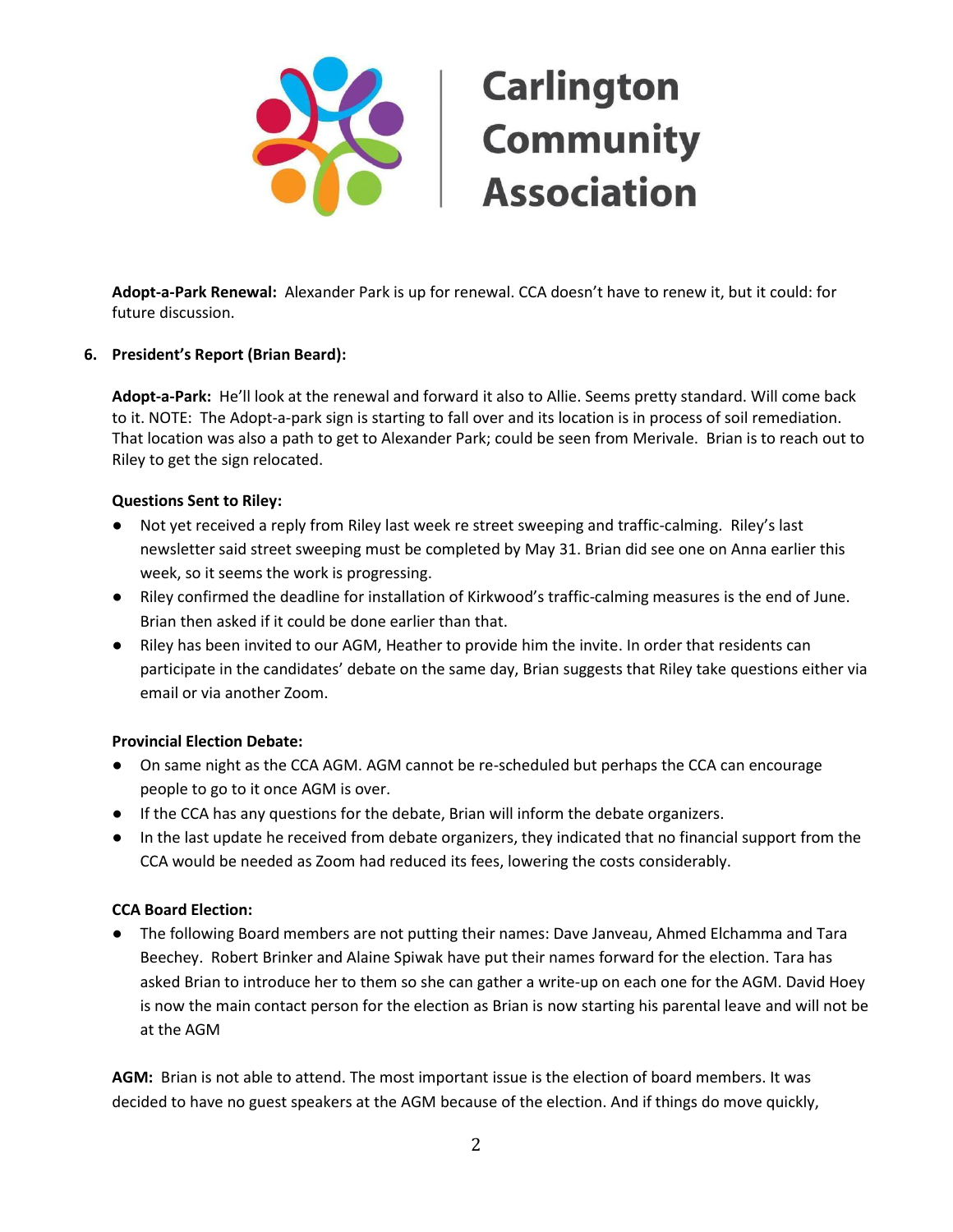

members should be encouraged to join the Debate. Brian will still submit an Annual Report on the past year's activities and to thank non-returning Board members. Re the hospital, there might be some questions to Riley considering the price tag the City is being asked to cover. Brian will write in his report the Board's recommendation that it strengthen/continue the roles of committees in the decision-making process.

**Traffic Calming Committee:** Not as much uptake as had been desired. Committee is trying to get a collection of tangible evidence as it is considered the easiest way to talk to Riley and/or City of Ottawa staff. Brian is hoping to have some dedicated walks in June with the Committee in various parts of the community, includes on the west side of Merivale. Here is a map of some identified issues: [https://onedu.maps.arcgis.com/apps/instant/attachmentviewer/index.html?appid=b1860d276c984cfe8ada](https://onedu.maps.arcgis.com/apps/instant/attachmentviewer/index.html?appid=b1860d276c984cfe8adaf03ac3ad8eb8)

[f03ac3ad8eb8](https://onedu.maps.arcgis.com/apps/instant/attachmentviewer/index.html?appid=b1860d276c984cfe8adaf03ac3ad8eb8) People can add their own concerns [here.](https://arcg.is/14PnuH) Heather is to add in photos and details for Raven Avenue, Tara for hydro poles on Merivale. Tara will be joining the Transportation Committee. W.E. Gowling looks to be in line to get the last spot in the EnviroCentre's School Active Transportation program.

## **7. Finance (David Hoey):**

- FCA (Federation of Community Associations) ~\$40
- Books still to be done for fiscal year in advance of AGM
- He will discuss, likely via emails, how much to set aside for next year's CCA Grant, which opens up in spring. Last year's amount was \$2,000.
	- Question: As we can't do the Hydro Pole project, the money goes back to the coffers.
	- Question: Is the P.O. Box still functioning? Answer: Yes, it is back up and running.
	- Yes, the other grant at the half moon location is still moving forward.
- Brian is to forward the insurance email from Marsh to David.
- David and the CCA need to set budgets for next year.
- 8. **Development and Transportation (Ahmed Elchamaa):** This will be Ahmed's last Board meeting. He is still very interested in volunteering but can't commit to the level needed for a Board position. He said that Riley did send an update on Morrisette Avenue (4-storey, low-rise, 31 residential units, parking and amenity space). People's concerns were aired at the site plan meeting and Riley sent those concerns and response from the planner back. The concerns people had were about the build itself and not the actual plan for the building.

## **9. Communications (Tara Beechey):**

● Vivian created a new webpage about the Heritage designation information. Once the designation is approved, she'll put a link on the "About Carlington" webpage so people will know about the designation.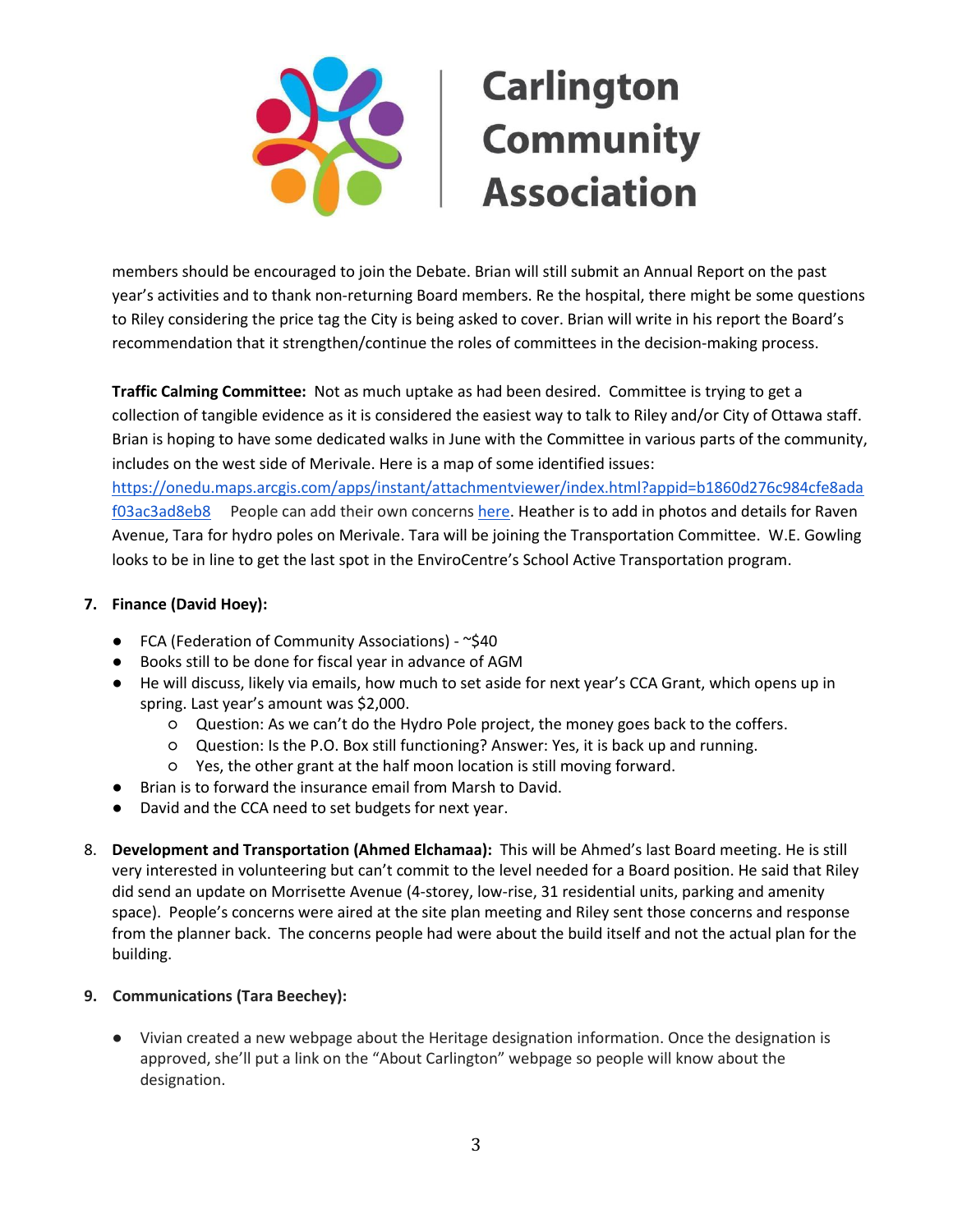

## **Carlington Community Association**

- Carlington Market has been added to the newsletter as a link but she asked Peter if it could it be a graphic w/ link instead. The Market has not been getting a lot of orders -- if CCA can't help boost activity, it's going to be shut down, even though it's expanding a lot this summer.
- Having only 2 new candidates means not necessarily having a poll at the AGM. If 3 more people decide to become candidates, then a vote would be needed. The poll can be set up in advance with Alaine's and Robert's names on it. Tara and Heather will meet to discuss how to do it.
- Question: Can you get a new Board member at a non-election time? Look at Robert's Rules to see if there can be a by-election, which would likely need to be at a General Members meeting. Brian is to consult with Charity on this.

#### **10. Greening (Alexandria Hodgson):**

**Cleaning the Capital Event, May 7, 2022:** Had a decent sign up for Raven Park, Meadowvale, Alexander and Kingston and NCC Trail.

**Carlington Outdoors:** June 11, 2022. A few people guaranteed to do educational stuff – still a need to advertise the plant and yard sales. A realtor was providing a food truck, but Allie had no confirmation from them. She asked for additional support if possible from the Board.

**Trees of the Neighborhood:** Claire and Vivian have been working on this.

## **11. Membership (Peter Zakrzewski):**

**Membership Numbers/Renewal:** He has processed 31 memberships so far, but hasn't cross-referenced them yet in PayPal and there are still some more emails to process. Comment: What about membership sign-ups or T-shirt sales for June 11? Tara said she would help with those on June 11.

**Newsletter:** Peter is asking for feedback, now that the first issue is out.

**AGM Registration and Backup:** Google forms are out there, other channels people are asking to be registered. Peter to add updates to the Login document, create a document with what needs to be done so the Board has it should he be unavailable for the AGM.

#### **12. Activities (Dave Janveau):**

Dave got a permit and access to the field house from the City for the Eid celebration in Meadowvale Park. He will check in on the activities that Saturday.

## **13. AGM (Heather Darling):**

• **Logistics:** David will chair the meeting. Cam will run the Election. Heather and Tara will work together to ensure that the polls are prepared.